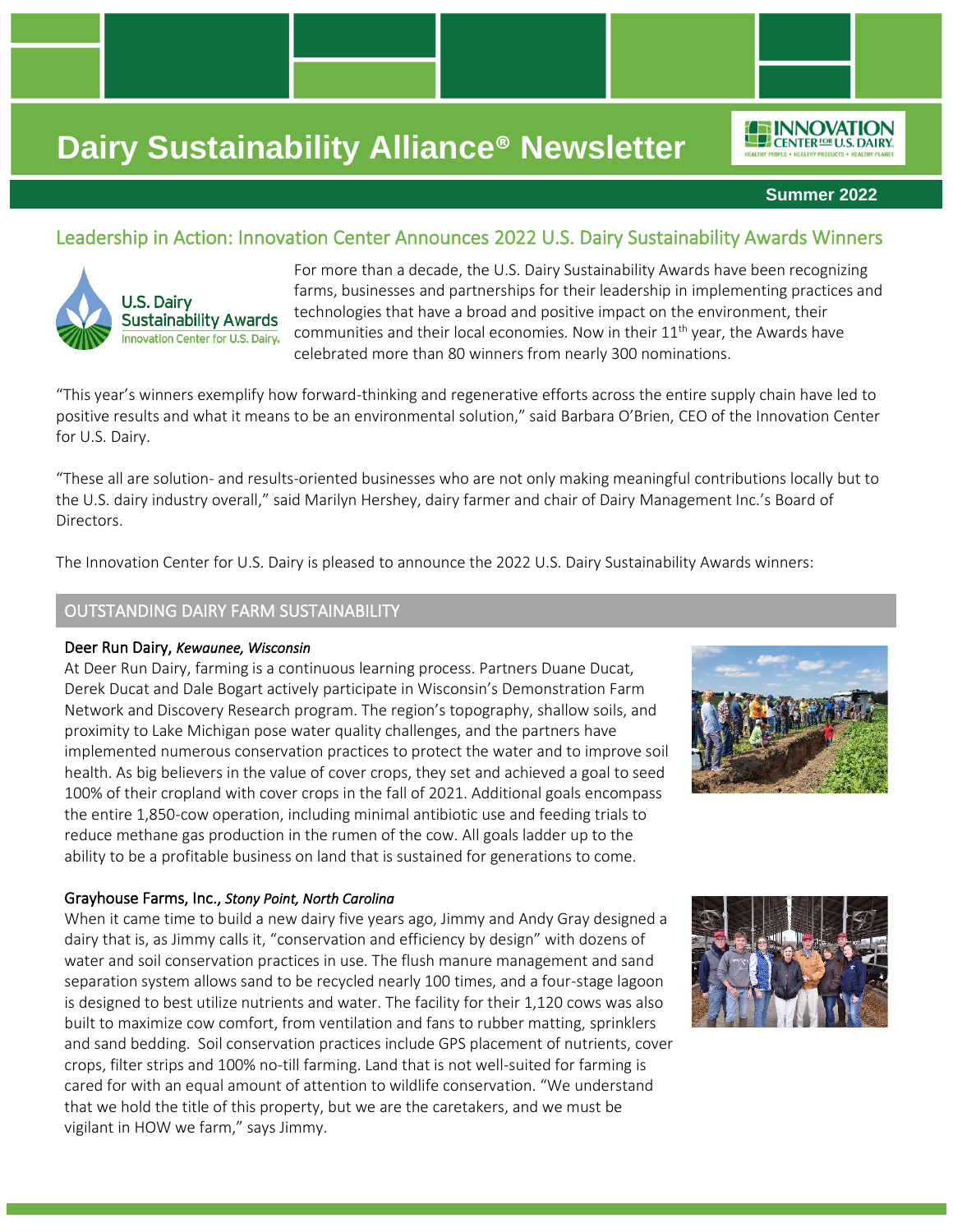#### Steve and Cheryl Schlangen Dairy Farm, *Albany, Minnesota*

Steve and Cheryl Schlangen's mindset of continuous improvement is a way of life on their 60-cow, 200-acre farm in Stearns County, Minnesota. They count more than 30 conservation practices, from LED lighting and cover crops to a manure-stacking slab that prevents nutrient leaching into the water and a manure injection system that uses less time, less fuel and has virtually eliminated the need for commercial fertilizer on their crops. Their enthusiasm for sharing ideas and results with others has earned them a national reputation as leaders in regenerative agriculture. Schlangen Dairy provides a blueprint for beginning farmers and generational farms to follow.

#### Bar 20 Dairy Farm, *Kerman, California*

Bar 20 Dairy's on-farm energy investments have added up big for the environment. LED bulbs provide lighting in all the barns, reducing the demand for electricity by 75%. Two solar array installations provide electricity for the dairy barn and offset power usage of the farming operation. A dairy digester captures methane from the 7,000-cow herd and converts it into renewable electricity via fuel cells. Through a partnership with BMW North America, the combustion-free, dairy-derived electricity is transmitted via the utility grid to power electric vehicles. The methane emission reductions at the farm, when combined with the renewable energy generation, result in carbon emission reductions equivalent to providing clean power to over 17,000 electric vehicles per year. Electricity generated by the fuel cells also powers a feed mixing system, replacing diesel and reducing smog-forming emissions by 90%.

### OUTSTANDING DAIRY PROCESSING SUSTAINABILITY

#### Milk Specialties Global, *Monroe, Wisconsin*

A whey processing project at Milk Specialties Global (MSG) demonstrates how making one change can deliver sustainability benefits across the supply chain. To meet surging demand for dairy protein in foods and beverages, MSG acquired a plant in Monroe, WI to collect and process whey, a by-product of cheesemaking, into whey proteins. However, the whey supply from local cheesemakers far outweighed processing capacity. Instead of trucking the whey to a larger plant, MSG found a way to double capacity at the plant without increasing the facility's footprint. Artisanal cheesemakers saw a waste product turn into a revenue stream. The local community benefited too: truck miles decreased by 237,232 miles, saving 47,446 gallons of diesel fuel and reducing GHG emissions by 486 metric tons; 2.9 million gallons of water are now reclaimed and returned to the local watershed; and more than 53,000 pounds of whey protein is produced annually to fuel athletes and animals around the globe.









**Summer 2022**



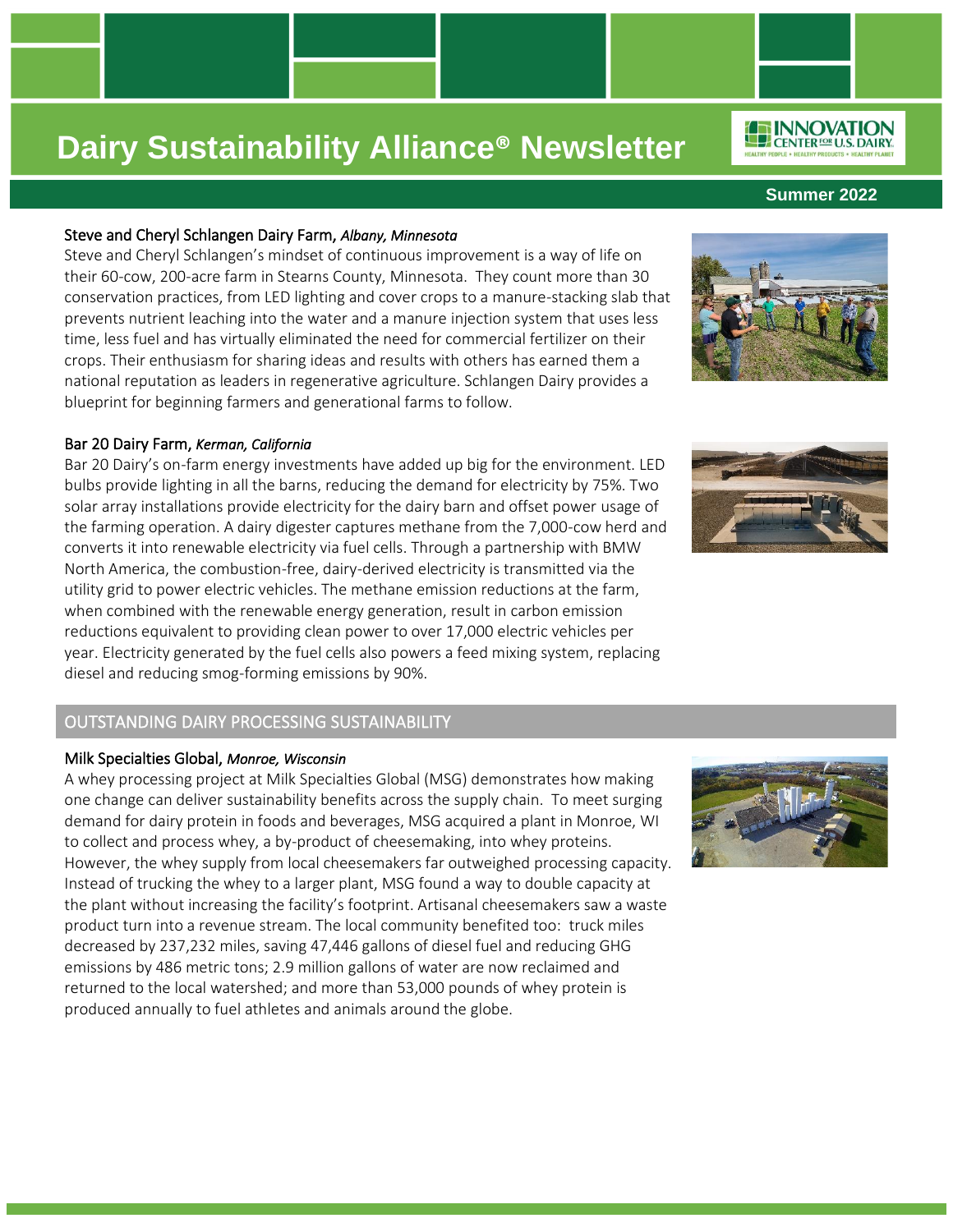### OUTSTANDING COMMUNITY IMPACT

### Maryland & Virginia Milk Producers

Maryland & Virginia Milk Producers Cooperative Association (MDVA) is a community of more than 900 dairy farm families. With 90% of these located within the critical Chesapeake Bay watershed, the cooperative recognizes its responsibility to bring environmental solutions to its members and their communities. Through supply chain and partnerships with corporations, customers, and conservation non-profits, they have delivered more than \$19 million in funds to make meaningful sustainability investments on member farms. To drive community impact, volunteers from MDVA and its partners participate in events such as planting riparian buffers on dairy farms and trash pick-ups along waterways. Planting riparian buffers helps protect critical waterways far beyond the reach of the farm, while also exposing people throughout the dairy supply chain to agriculture.

### OUTSTANDING SUPPLY CHAIN SUSTAINABILITY

#### Bel Brands, Land O'Lakes Inc., Boadwine Dairy

This multi-year program is designed to demonstrate the value of feed production practices that improve soil health and reduce greenhouse gas emissions and supports Bel Brands' and Land O'Lakes' shared ambitions to improve sustainable farming practices and reduce dairy's environmental footprint. The project provides cost incentives, access to resources and expertise, and the use of the Truterra™ Insights Engine to participating farms. The first pilot took place on Boadwine Dairy, a memberowner of Land O'Lakes, where efforts to improve soil health have been ongoing for more than ten years, and is being expanded to dairy farms ranging in size from 450 – 2,000 cows in two regions.

A formal celebration of the winners is scheduled in conjunction with the Dairy Sustainability Alliance® Fall Meeting, Nov. 14-15 in Glendale, Ariz.

*For more information about the U.S. Dairy Sustainability Awards program, please contac[t Jennifer.Block@dairy.org.](mailto:Jennifer.Block@dairy.org)*

## 2022 Dairy Sustainability Alliance® Spring Meeting Recap + Fall Save the Date

Last month, more than 270 dairy stakeholders from 150+ companies/organizations across the country – 200 of them inperson in Oak Brook, IL – participated in the hybrid 2022 Dairy Sustainability Alliance® Spring Meeting, *Unlocking Transformative Good for People and the Planet*. Attendees explored U.S. dairy's collective path to providing solutions that advance well-being and regenerate the environment while also caring for its animals and communities, including:

- Navigating the range of diverse social, environmental and economic challenges and opportunities facing dairy businesses today.
- Exciting updates to the FARM Environmental Stewardship program that will support supply chain collaboration while offering deeper environmental and economic insights to farmers.
- Insight on consumer trends, marketing, education and smart technology tools used by some of the nation's leading retailers that are driving the marketplace and poised to make a difference now and into the future.







**Summer 2022**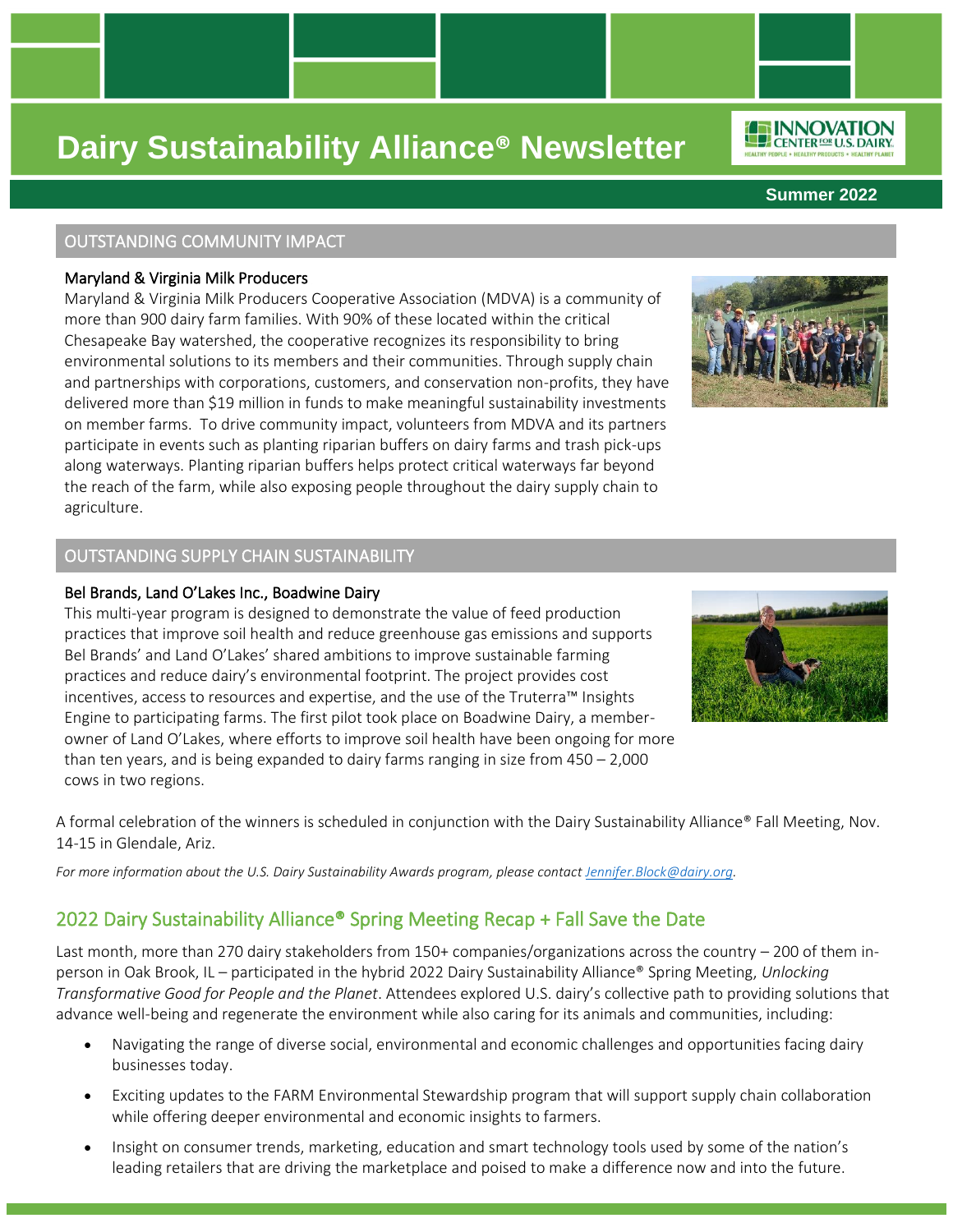**Summer 2022**

**EE INNOVATION** CENTER<sup>FOR</sup> U.S. DAIRY

- More about the Global Methane Pledge, what it could mean for U.S. dairy, and the opportunity it presents for research and leadership, including through the Greener Cattle Initiative collaboration, to reduce enteric methane emissions.
- How businesses that drive profit through purpose can accelerate growth and unlock transformative good.

Attendees also had the opportunity to:

- Dive deeper on existing methane reduction solutions related to manure; learn from other dairy businesses that are successfully transforming their workforce, food safety and sustainability cultures; and ask our panel of expert dairy scientists their burning sustainability science questions during breakout sessions.
- Provide their input and insights related to water, packaging and their Dairy Sustainability Alliance membership through small group discussion sessions. That feedback will be shared with Innovation Center committees and task forces leading efforts in those areas.

Recordings from all the main stage and breakout sessions are now available under the "Meetings" tab on the [event](https://alliancemeeting.usdairy.com/#/2022Spring)  [website.](https://alliancemeeting.usdairy.com/#/2022Spring) Please note, the closing keynote recording is only available to attendees and only through July 8. If you attended the Spring Meeting and need the keynote recording password re-sent, please contac[t Tammy.Taylor@dairy.org.](mailto:Tammy.Taylor@dairy.org)

#### Join us this Fall



The 2022 Dairy Sustainability Alliance Fall Meeting will be held November 15 in Glendale, AZ, with an optional farm tour on Monday, November 14. We will also be celebrating our 2022 U.S. Dairy Sustainability Awards winners.

Immediately following the Fall Meeting, we'll co-host the 2022 Sustainable Agriculture Summit, *Meeting the Moment: Strengthening U.S. Food and Agriculture's Capacity to Drive Change*, on November 16-17. Summit organizers are currently accepting breakout session proposals for this year's event that share how bold collaborations and actionable strategies can scale and strengthen U.S. food and agriculture's capacity to drive change and build a more sustainable future. Download th[e Call for Proposals guide](http://sustainableagsummit.org/wp-content/uploads/2022/06/2022-Call-for-Speakers_FINAL.pdf?utm_source=Sustainable+Ag+Summit&utm_campaign=2c6201e789-EMAIL_CAMPAIGN_6_8_2022&utm_medium=email&utm_term=0_16c42a71f0-2c6201e789-612052658&mc_cid=2c6201e789&mc_eid=f60264f545) to learn more about session guidelines an[d submit your proposal online](https://www.abstractscorecard.com/cfp/submit/login.asp?EventKey=GQCJFOGL&utm_source=Sustainable+Ag+Summit&utm_campaign=2c6201e789-EMAIL_CAMPAIGN_6_8_2022&utm_medium=email&utm_term=0_16c42a71f0-2c6201e789-612052658&mc_cid=2c6201e789&mc_eid=f60264f545) by Friday, September 9.

Registration for both the Fall Meeting and the Summit will be opening in the next month.

#### Save the Date

Also save the date to join us in the Chicago area again next year for the 2023 Dairy Sustainability Alliance Spring Meeting, May 10-11, in Rosemont, IL.

*If you have any questions about the Dairy Sustainability Alliance® or Alliance meetings, please contac[t Angela.Hessinger@dairy.org.](mailto:Angela.Hessinger@dairy.org)*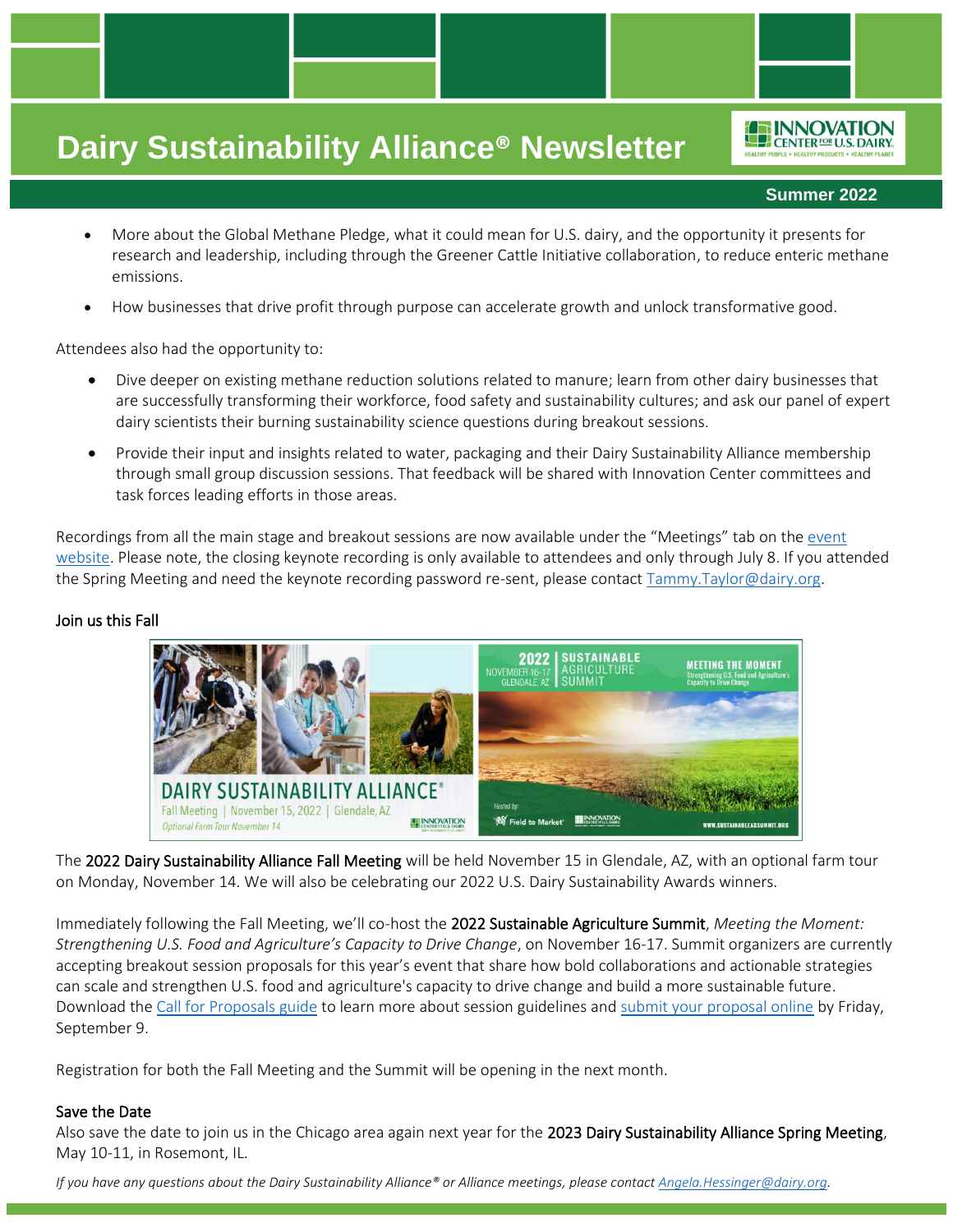**Summer 2022**

*IE INNOVATION* **LEP CENTER FOR U.S. DAIRY** 

## Feeding America and U.S. Dairy to Host Midwest Symposium

The U.S. Dairy community has long been committed to providing nutritious dairy products to those facing food insecurity. Join us June 23-34 in Kansas City, KS, at an opportunity for champions across the value chain to build more relationships and create solutions that increase our neighbors' access to dairy products they need and desire.



The first in a nation-spanning series, this Midwest-focused symposium will allow key leaders to align resources and identify actions to increase dairy options at food banks in their communities. Participation is expected by representatives from food banks, partner supply operations, policy experts and the dairy community. Bringing together key participants from Feeding America and the dairy value chain will help to:

- Build dairy champions within Feeding America
- Increase participation in dairy purchase programs by food banks for a consistent supply of dairy
- Maximize industry participation in federal purchase programs for dairy such as TEFAP
- Open further distribution opportunities within the Feeding America network
- Build local relationships to address barriers to dairy distribution

Your participation in this symposium will help build long-term, sustainable solutions to sourcing dairy and help Feeding America reach its goal of increasing access to nutritious dairy in its system. [Register today.](https://www.dairynourishesamerica.org/?mc_cid=22d9ff9b68&mc_eid=UNIQID)

*If you have any questions about the symposium or U.S. dairy's food security efforts, please contac[t Tab.Forgac@dairy.org.](mailto:Tab.Forgac@dairy.org)*

## Innovation Center Announces Three-Year Strategic Plan

On a webinar last month, the Innovation Center for U.S. Dairy shared its three-year strategic plan for the organization. Approved by the Innovation Center Board of Directors in January 2022, the plan, which aligns U.S. dairy behind a framework of shared priorities, goals, work and metrics, focuses on the top areas where the U.S. dairy community can provide value as a solution, make a positive impact and inspire new belief in dairy.

The Innovation Center seeks to deliver its vision of *a future where U.S. dairy unlocks transformative good for people and the planet* by adding value through three strategic pillars and the priorities embedded within them:



- Advance Well-being: Deliver dairy nutrition that meets emerging and personalized health needs
- Regenerate the Environment: Optimize dairy solutions that enhance natural resources and ecosystems
- Care for Animals and Communities: Ensure healthy animals, a vibrant workforce and safe, high-quality dairy foods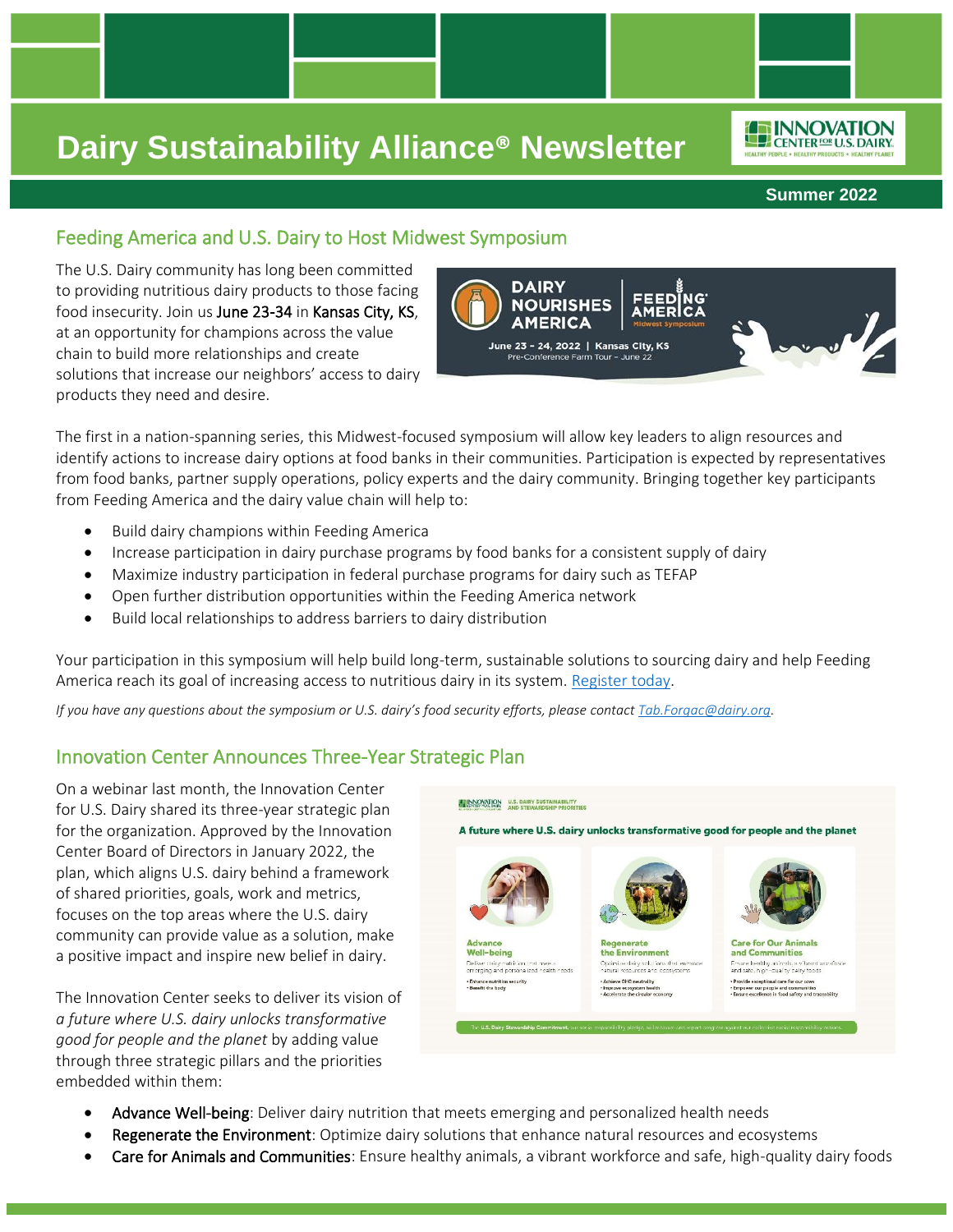#### **Summer 2022**

**FEINNOVATION** CENTER FOR U.S. DAIRY

Foundational to this work is the U.S. Dairy Stewardship Commitment, U.S. dairy's social responsibility pledge, which will be used to demonstrate the industry's commitment to action and to measure and report progress against these collective priorities.

You can watch the [webinar recording](https://vimeo.com/708381535/06cd5755a9) to learn more about the plan, how current initiatives fit and where additional workstreams will be developed to advance solutions that help unlock dairy's transformative good for people and the planet.

*For more information about the Innovation Center and its efforts, please contact [Sarah.Hanson@dairy.org.](mailto:Sarah.Hanson@dairy.org)* 

### Summer Webinar Series

Thanks to our presenters and all who were able to join us last week for our *Leveraging the National Materiality Assessment for U.S. Dairy: Guidance to Simplify Company Assessments* webinar. The webinar provided an overview of the national assessment and its role, explained how individual companies can complete their own assessment using the *Materiality Guide for U.S. Dairy* (latest version coming in July), and shared the results of a pilot with Darigold to do just that. You ca[n view a recording here](https://vimeo.com/719153506/18ed28ae37) or download all the latest Commitment resources at [www.USDairy.com/Commitment.](http://www.usdairy.com/Commitment) More webinars are coming your way this summer that will provide program updates and resources, share learnings and insights, and dive deeper on key social responsibility topics.

#### FARM Animal Care Version 5 Listening Session

*Wednesday, September 7 from 12:00-1:00 p.m. Central*

The FARM Animal Care Program standards are revised every three years to reflect the most current science and best management practices within the dairy industry. Standards, rationale, and accountability measures are reviewed and revised by the FARM Animal Care Task Force and National Milk Producers Federation Animal Health and Well-Being Committee with input from industry stakeholder groups including farmers, animal scientists and veterinarians. Dairy Sustainability Alliance® members will have the opportunity to learn about the revisions proposed for FARM Animal Care Version 5 (set to launch in July 2024) during this town hall style listening session, which will help kick off the public comment period for the recommendations. [Register here.](https://dairy.zoom.us/webinar/register/WN_ZEOIk-vKSWmiKzN15leu6g)





#### Looking for more past webinars or to register for an upcoming one?

Catch up on anything you may have missed, re-watch your favorites or find out more about upcoming offerings by clicking on "Webinars & Events" on the [Dairy](http://www.usdairy.com/sustainabilityalliance)  [Sustainability Alliance page](http://www.usdairy.com/sustainabilityalliance) of [www.usdairy.com.](http://www.usdairy.com/)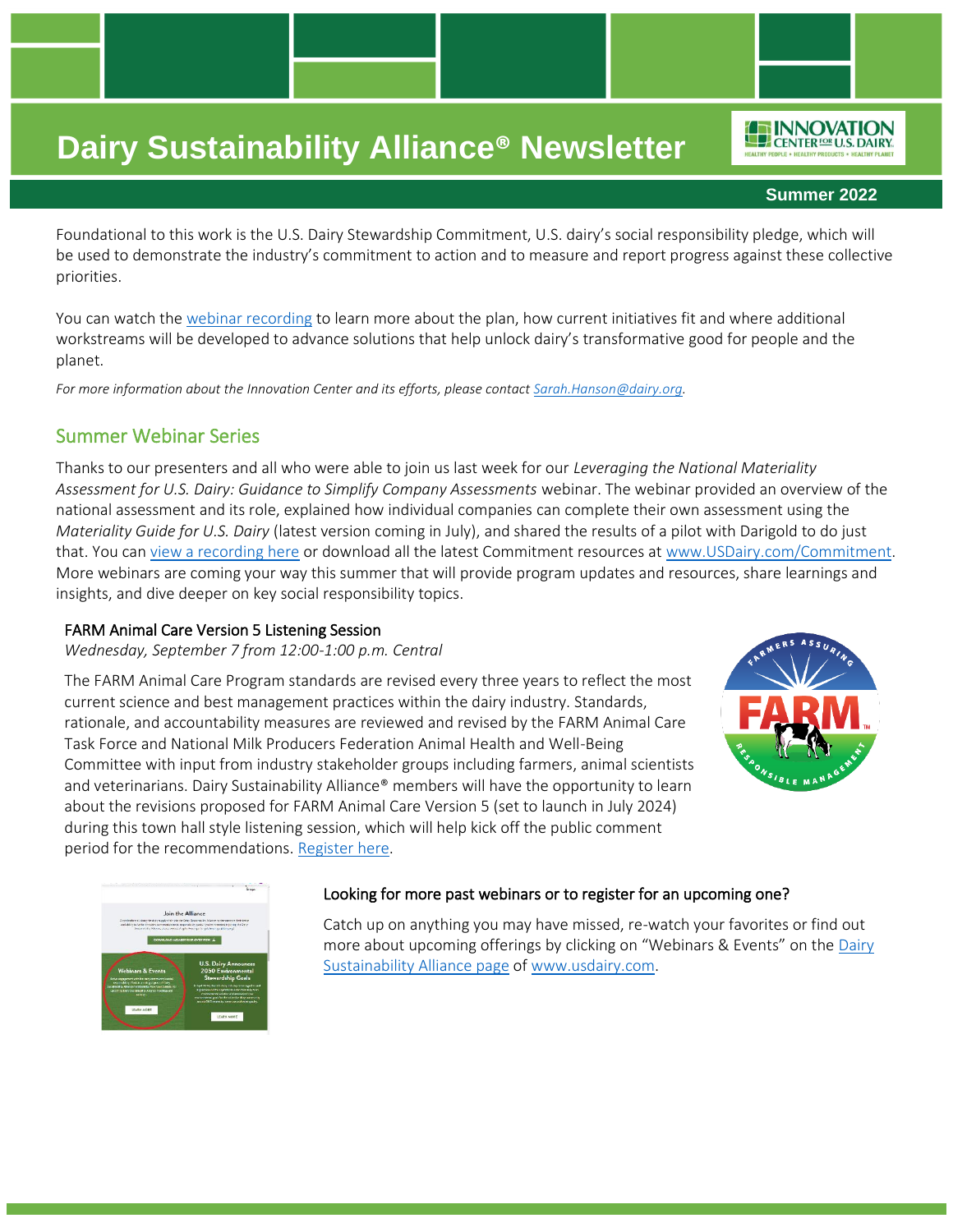### New Resource Launched to Support Dairy Processor Sustainability

The Innovation Center for U.S. Dairy has developed the *Sustainability Resource Guide for U.S. Dairy Processors* in collaboration with the International Dairy Foods Association. The Guide supports dairy processing companies seeking to align their operations with sustainability metrics and goals generally used throughout the dairy industry and aligned with global reporting metrics. This new online resource offers an interactive and searchable portal allowing readers to easily access key resources that support their sustainability planning efforts.

The Guide is helpful not only to companies in the early stages of creating a sustainability plan but also to those already on the journey. Numerous resources developed by the U.S. dairy community as part of its pre-competitive industry wide

commitment to sustainability are included, addressing topics such as: conducting your own materiality assessment, setting goals and measuring progress, making industry connections, and much more.

The interactive Guide is [available here](https://srg.usdairy.com/HTML1/tiles.htm) or you can find it under "Starting a Sustainability Journey" on the U.S. Dairy Stewardship Commitment website, [www.USDairy.com/Commitment.](http://www.usdairy.com/commitment)

*If you have any questions about this resource or how to start your company's dairy sustainability reporting journey, please contact [Jennifer.Block@dairy.org.](mailto:Jennifer.Block@dairy.org)* 

## Updates from the FARM Program

### Progress Continues on FARM Animal Care Version 5

FARM governance committees continue to make meaningful progress in the refinement and revision of the Animal Care pillar as they look to the fifth version of the program.

The FARM Animal Care Task Force, comprised of dairy farmers, veterinarians, dairy welfare academics and cooperative/processor staff, has met over a dozen times in the past year to review existing standards, industry-wide survey results and numerous other sources of feedback to inform their recommendations for improving the program. Thus far, Task Force meetings have highlighted the refinement and guidance related to the various animal

observations conducted during an on-farm evaluation. Additionally, a continued focus of pain management has been discussed.

The Task Force will present their recommendations for program modifications to the National Milk Producers Federation (NMPF) Animal Health and Well-Being Committee at the end of the summer. Once approved by the Committee, the revisions will be put forward for a public comment period beginning after Labor Day and running through the end of October. A final proposal from the Committee will be presented to the NMPF Board of Directors in March of 2023, with Version 5 of the program implemented starting July 2024.

The FARM Program will host several industry-wide town halls to provide updates and answer questions related to Version 5 development. The next town hall will be Thursday, June 30[; register here.](https://us02web.zoom.us/webinar/register/WN_vaLfwDNxRKmVQdhEHwYjvg) A listening session for Dairy Sustainability Alliance<sup>®</sup> members will also be offered on **Wednesday, September 7** as part of the public comment period this fall (see full description in webinar series above); [register here.](https://dairy.zoom.us/webinar/register/WN_ZEOIk-vKSWmiKzN15leu6g)



PR.







**Summer 2022**

**Sustainability Resource Guide** 

nability Reso

**ELINNOVATION**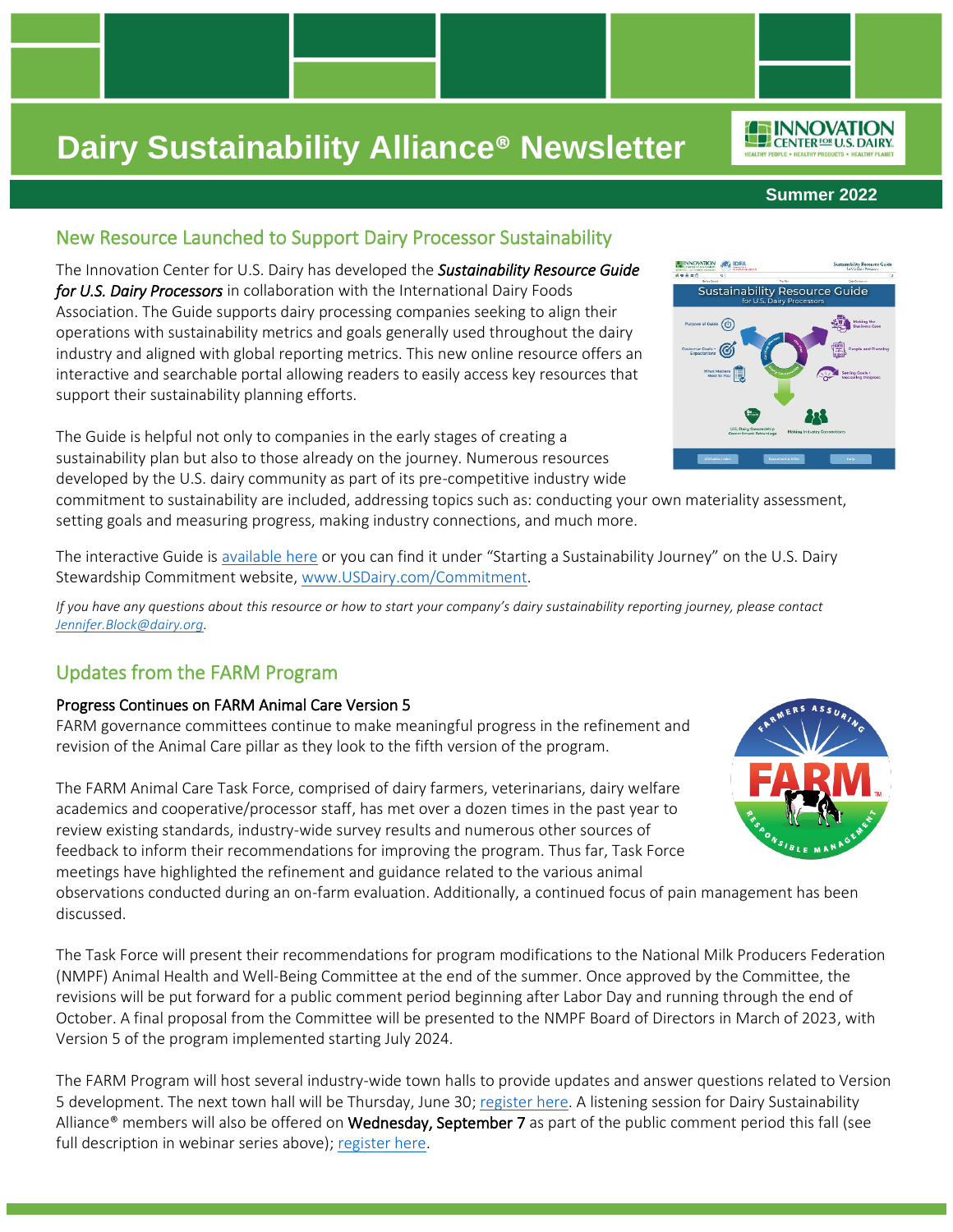

*ILE INNOVATION* 

**Summer 2022**

### Online Modules for Calf Care and Quality Assurance Program Unveiled

Farmers raising dairy calves now have access to new training resources and certification through the Calf Care and Quality [Assurance](http://www.calfcareqa.org/) (CCQA) program. CCQA promotes a way of thinking that prompts calf raisers to approach management decisions with thoughtfulness and an appreciation for the responsibility they have to their animals, consumers, the environment and the broader cattle industry.

The program was developed with an understanding of the diversity of calf-raising enterprises, being science- and outcomes-based while maintaining facility type and size neutrality. While the practices identified in the animal care reference manual are not the only practices that can meet the desired outcomes, the program provides a framework that serves as a resource for anyone working in the calf-raising industry. In addition to the manual, online modules and selfassessment tools, CCQA will release an audit tool later this year. Completion of the CCQA online modules provides certification equivalent to Beef Quality Assurance certification.

Certification through CCQA helps ensure optimal calf health and welfare and is the first, collaborative educational tool that provides guidelines for calf raisers. The CCQA program is a joint initiative led by the FARM Program and the Beef Quality Assurance program, with support from the Dairy Calf and Heifer Association and the Veal Quality Assurance program.

### FARM Environmental Stewardship Releases GHG Fact Sheets

This spring, FARM Environmental Stewardship released a series pf [greenhouse gas \(GHG\) fact sheets.](https://nationaldairyfarm.com/producer-resources/environment/) This first set of fact sheets reviews GHG emissions generally, as well as emissions and opportunities for reduction in the areas of feed production, energy use and enteric emissions. The fact sheets are a valuable educational resource for FARM evaluators and dairy farmers interested in learning more about on-farm emissions.

*If you have any questions, please contact Emily Yeiser-Stepp at [eyeiserstepp@nmpf.org.](mailto:eyeiserstepp@nmpf.org)*

## Greener Cattle Initiative Issues Request for Research Applications

The [Greener Cattle Initiative,](https://nam12.safelinks.protection.outlook.com/?url=https%3A%2F%2Ffoundationfar.org%2Fconsortia%2Fgreener-cattle-initiative%2F&data=05%7C01%7Cangela.hessinger%40dairy.org%7Cb19718c5cd344be5eee508da433c380e%7C4a5c3ca3613143b194be00fe342a7c7c%7C0%7C0%7C637896223472173441%7CUnknown%7CTWFpbGZsb3d8eyJWIjoiMC4wLjAwMDAiLCJQIjoiV2luMzIiLCJBTiI6Ik1haWwiLCJXVCI6Mn0%3D%7C3000%7C%7C%7C&sdata=jidhz7HR3EEPBxA5632uwgeMqBTKMA%2B%2BH2q9chIJsY0%3D&reserved=0) an industry collaborative created by the Foundation for Food & [Agriculture Research](https://nam12.safelinks.protection.outlook.com/?url=http%3A%2F%2Fwww.foundationfar.org%2F&data=05%7C01%7Cangela.hessinger%40dairy.org%7Cb19718c5cd344be5eee508da433c380e%7C4a5c3ca3613143b194be00fe342a7c7c%7C0%7C0%7C637896223472173441%7CUnknown%7CTWFpbGZsb3d8eyJWIjoiMC4wLjAwMDAiLCJQIjoiV2luMzIiLCJBTiI6Ik1haWwiLCJXVCI6Mn0%3D%7C3000%7C%7C%7C&sdata=VKXbwOWMOnLfndiWZ%2FY0vM%2FbF57lmF5zG0Wsn1%2BAHCE%3D&reserved=0) (FFAR) and the Innovation Center, issued a request for applications to advance enteric methane reduction research. A total of \$4.67 million are available under this call with applicants able to request up to that amount or a portion of the funds available. Matching funds are optional for this program. Visit the [Greener Cattle Initiative Request for](https://nam12.safelinks.protection.outlook.com/?url=https%3A%2F%2Ffoundationfar.org%2Fgrants-funding%2Fopportunities%2Fgreener-cattle-initiative-request-for-applications%2F&data=05%7C01%7Cangela.hessinger%40dairy.org%7Cb19718c5cd344be5eee508da433c380e%7C4a5c3ca3613143b194be00fe342a7c7c%7C0%7C0%7C637896223472173441%7CUnknown%7CTWFpbGZsb3d8eyJWIjoiMC4wLjAwMDAiLCJQIjoiV2luMzIiLCJBTiI6Ik1haWwiLCJXVCI6Mn0%3D%7C3000%7C%7C%7C&sdata=Wk9Hx34dLlVWQCxRbX8Nb4lKi1pZS1SMTWIhmXJwxTU%3D&reserved=0)  [Applications webpage](https://nam12.safelinks.protection.outlook.com/?url=https%3A%2F%2Ffoundationfar.org%2Fgrants-funding%2Fopportunities%2Fgreener-cattle-initiative-request-for-applications%2F&data=05%7C01%7Cangela.hessinger%40dairy.org%7Cb19718c5cd344be5eee508da433c380e%7C4a5c3ca3613143b194be00fe342a7c7c%7C0%7C0%7C637896223472173441%7CUnknown%7CTWFpbGZsb3d8eyJWIjoiMC4wLjAwMDAiLCJQIjoiV2luMzIiLCJBTiI6Ik1haWwiLCJXVCI6Mn0%3D%7C3000%7C%7C%7C&sdata=Wk9Hx34dLlVWQCxRbX8Nb4lKi1pZS1SMTWIhmXJwxTU%3D&reserved=0) and watch [this webinar](https://nam12.safelinks.protection.outlook.com/?url=https%3A%2F%2Ffoundationfar.org%2Fevents%2Fgreener-cattle-initiative-2022-request-for-proposals-informational-webinar%2F&data=05%7C01%7Cangela.hessinger%40dairy.org%7Cb19718c5cd344be5eee508da433c380e%7C4a5c3ca3613143b194be00fe342a7c7c%7C0%7C0%7C637896223472173441%7CUnknown%7CTWFpbGZsb3d8eyJWIjoiMC4wLjAwMDAiLCJQIjoiV2luMzIiLCJBTiI6Ik1haWwiLCJXVCI6Mn0%3D%7C3000%7C%7C%7C&sdata=MFh%2ByzB2y2zbrL7biK0%2BSAPE0X8XAJpIL79gO1WT9tE%3D&reserved=0) for additional information including details on how to apply. Pre-applications are due on June 22, 2022.



*For more information about the Greener Cattle Initiative or this opportunity, please contac[t Juan.Tricarico@dairy.org.](mailto:Juan.Tricarico@dairy.org)*

## U.S. Dairy Water Efforts Highlighted in Forbes

U.S. dairy's collective efforts to prioritize water use and quality are highlighted in [a special section](https://forbes.docsend.com/view/x2ayndipyhdkdah6) of Forbes magazine focused on water stewardship. On page 4, read about U.S. dairy's actions to accelerate solutions across a diverse industry through technologies, projects and collaborations aimed at water usage optimization and improved water quality. Past U.S. Dairy Sustainability Awards Winners Turkey Hill Clean Water Partnership and Farmers for Sustainable Food are two of the specific examples shared.

*If you have any questions about U.S. dairy's environmental stewardships efforts, please contact [Karen.Scanlon@dairy.org.](mailto:Karen.Scanlon@dairy.org)*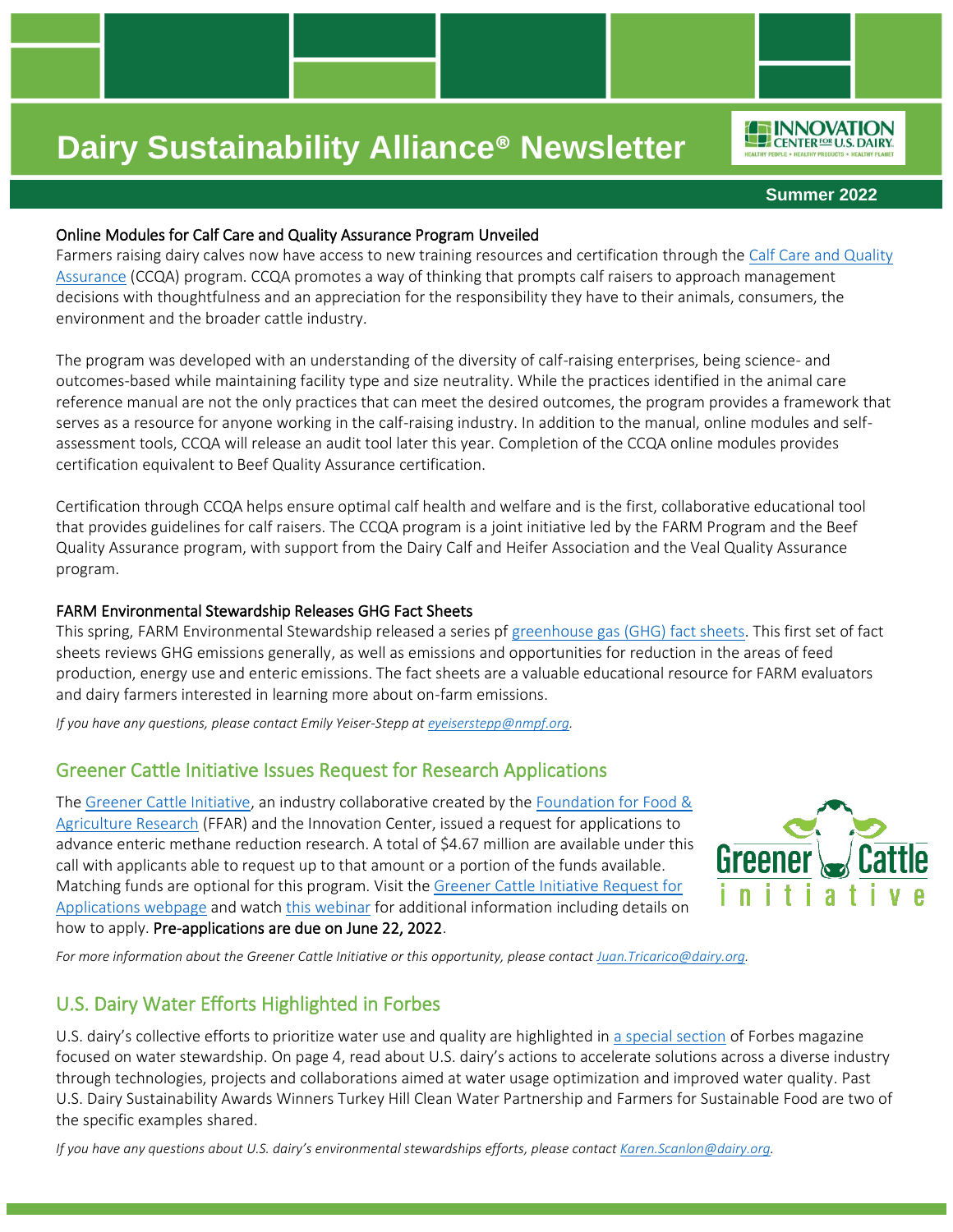**Summer 2022**

*IO***F INNOVATION** CENTER<sup>FOR</sup> U.S. DAIRY

## New Opportunity to Nominate Dairy Sustainability Alliance® Farmer Representatives

The Dairy Sustainability Alliance has been the primary forum for the Innovation Center to convene and gather input from the entire dairy value chain since its creation nearly 15 years ago. It has also been a key opportunity for dairy farmers to have a seat at the table as the value chain has worked collaboratively to advance dairy sustainability and social responsibility.

While all dairy farmers are always welcome to participate in Dairy Sustainability Alliance events, to ensure consistent farmer participation, official farmer representatives of the Dairy Sustainability Alliance represent the dairy farmer voice in the precompetitive forum. There are currently more than 40 [Dairy Sustainability Alliance farmer representatives](https://rosedmi-my.sharepoint.com/:b:/g/personal/angela_hessinger_dairy_org/EdhLY1CUJlJHifnmwjoklmcBfpn0Zz3SvUGPW93A-Aaqsw?e=Wrtsrt) representing farms of various sizes, management practices and geographies, while the farmers themselves bring an array of skills and experience to the group.

In addition to serving as national checkoff board chairs and on Innovation Center Committees, farmer representatives are selected based on previous national involvement or nominated by their state and regional dairy checkoff program, each of which can recommend one farmer from their area.

Following a pilot in 2021, new this year, dairy cooperatives and dairy producer trade associations who are Dairy Sustainability Alliance members, may also recommend one farmer from their organization to serve as a Dairy Sustainability Alliance farmer representative. Nominations are reviewed by the DMI Board Chair and Innovation Center leadership. Involvement by farmer representatives recommended by dairy cooperatives and dairy producer trade associations is a joint investment between the Innovation Center and the nominating organization. Appointed farmers serve three-year terms.

More information on the farmer representative's responsibilities, nomination process and funding agreement can be found in our [Farmer Representative Recommending Organization Guidelines](https://rosedmi-my.sharepoint.com/:b:/g/personal/angela_hessinger_dairy_org/EQRhbF3vQ-VDlhXfkKgWog0BVtw--LTH0h9Tekgvva8rKg?e=zt2PLe) document or by contacting [Angela.Hessinger@dairy.org.](mailto:Angela.Hessinger@dairy.org)

## Cows and Climate Change

It will take all of us working together to achieve the dairy community's 2050 environmental stewardship goals. That includes the cow herself. Here's the latest behind her role, and this time around it's all about translating the science.



#### Advancing the Science

Two articles published this spring help to further advance the understanding of and identify knowledge gaps around enteric methane mitigation interventions:

• A [board invited review article](https://nam12.safelinks.protection.outlook.com/?url=https%3A%2F%2Fdoi.org%2F10.1093%2Ftas%2Ftxac041&data=05%7C01%7Cangela.hessinger%40dairy.org%7Cb19718c5cd344be5eee508da433c380e%7C4a5c3ca3613143b194be00fe342a7c7c%7C0%7C0%7C637896223472173441%7CUnknown%7CTWFpbGZsb3d8eyJWIjoiMC4wLjAwMDAiLCJQIjoiV2luMzIiLCJBTiI6Ik1haWwiLCJXVCI6Mn0%3D%7C3000%7C%7C%7C&sdata=dmtKQECMLNYyHhiRdA%2BSsYsJ4ytGWn7g2jwKtf0L%2BA4%3D&reserved=0) in the April issue of *Translational Animal Science* presents an update on enteric methane mitigation interventions that include dietary reformulation, feed additive inclusion, and selective breeding. The article describes knowledge gaps including the need to develop regionally based solutions that best suit the animal's breed, diet, and management. Additionally, investigating upstream and downstream GHG emissions is critical to understand the net GHG reductions resulting from the adoption of enteric methane mitigation options.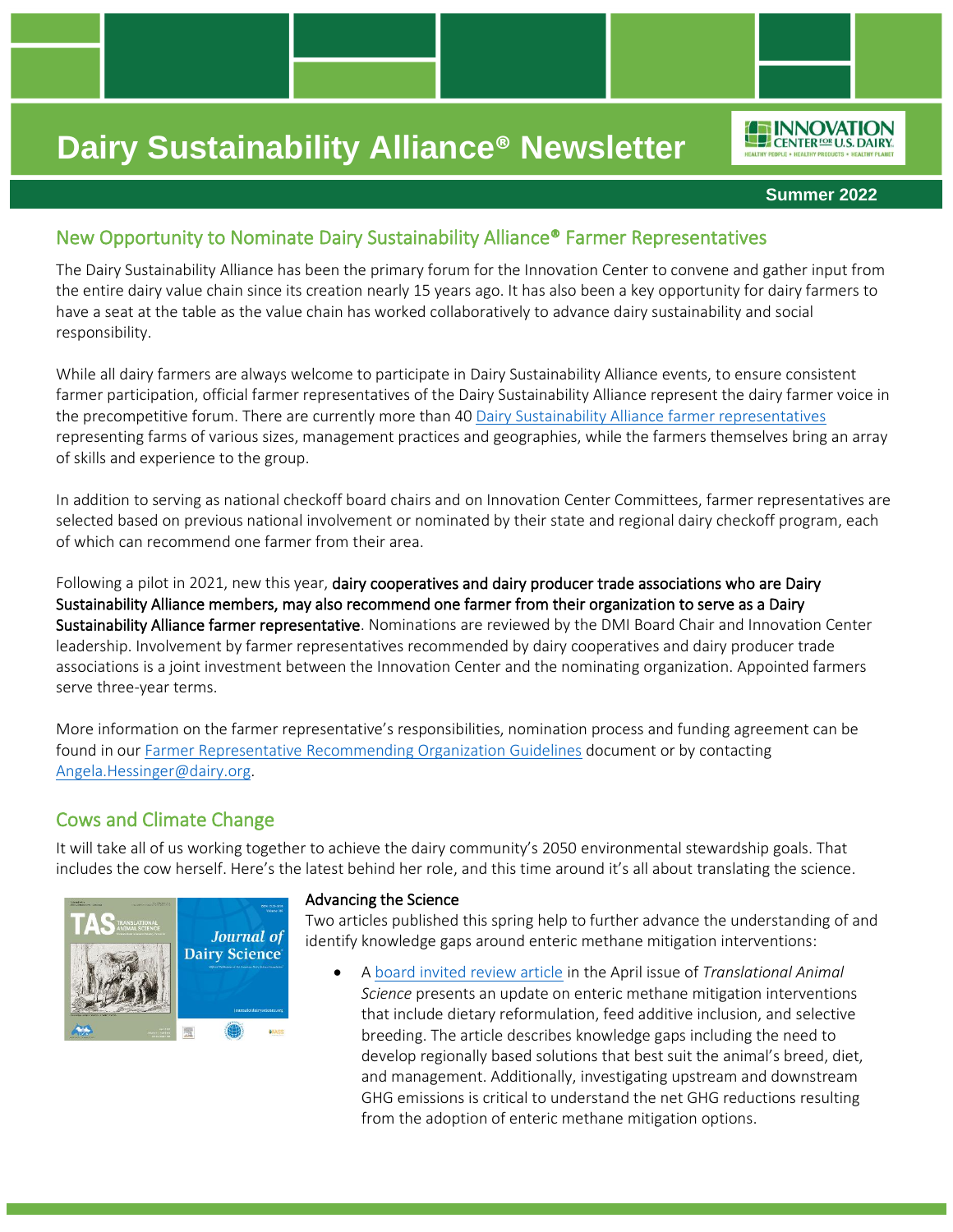- **Summer 2022**
- Another [scientific article](https://nam12.safelinks.protection.outlook.com/?url=https%3A%2F%2Fdoi.org%2F10.3168%2Fjds.2021-20988&data=05%7C01%7Cangela.hessinger%40dairy.org%7Cb19718c5cd344be5eee508da433c380e%7C4a5c3ca3613143b194be00fe342a7c7c%7C0%7C0%7C637896223472173441%7CUnknown%7CTWFpbGZsb3d8eyJWIjoiMC4wLjAwMDAiLCJQIjoiV2luMzIiLCJBTiI6Ik1haWwiLCJXVCI6Mn0%3D%7C3000%7C%7C%7C&sdata=LuADvODSmzsij78i6O1i2ansJRE4zfIAa6A6svbnFI4%3D&reserved=0) in the *Journal of Dairy Science* quantified the impact of nitrate and 3-nitrooxypropanol (3-NOP) on the carbon footprints of milk from cattle produced in confined-feeding systems across the United States. The potential net GHG reductions reported were 5.6 (nitrate) and 13.9 (3-NOP) billion kilograms of CO2-eq on average across the United States.

### Taking the Methane Mitigation Show on the Road

Translating the science on enteric methane mitigation requires engaging all stakeholders, and Dr. Juan Tricarico, Vice President of Sustainability Research at Dairy Management Inc., has been doing just that:

- Speaking to a global audience at the [Livestock Methane Forum,](https://nam12.safelinks.protection.outlook.com/?url=https%3A%2F%2Fwww.brytfmonline.com%2Fthe-event-reinforces-the-role-of-science-in-the-race-to-reduce-greenhouse-gas-emissions-portal-dbo%2F&data=05%7C01%7Cangela.hessinger%40dairy.org%7Cb19718c5cd344be5eee508da433c380e%7C4a5c3ca3613143b194be00fe342a7c7c%7C0%7C0%7C637896223472173441%7CUnknown%7CTWFpbGZsb3d8eyJWIjoiMC4wLjAwMDAiLCJQIjoiV2luMzIiLCJBTiI6Ik1haWwiLCJXVCI6Mn0%3D%7C3000%7C%7C%7C&sdata=37a7UpiDui96a%2FS6%2BHGwzI6MAeNsfg8oUntDnordbdM%3D&reserved=0) Dr. Tricarico summarized the scientific evidence on enteric methane mitigants, emphasizing the importance of clear evaluation standards for feed additives.
- As part of an Innovation Center-sponsored panel for Sustainability Week Insight Hour by Economist Impact, titled *[Dairy Methane Emissions: How to](https://nam12.safelinks.protection.outlook.com/?url=https%3A%2F%2Feventscustom.economist.com%2Fwebinar%2Fdairy-methane-emissions-how-to-achieve-reductions%2F%3F_ga%3D2.237507461.403410572.1651675322-1502235373.1649452920&data=05%7C01%7Cangela.hessinger%40dairy.org%7C8a0207a1a8d44f402e6508da44159757%7C4a5c3ca3613143b194be00fe342a7c7c%7C0%7C0%7C637897156785585535%7CUnknown%7CTWFpbGZsb3d8eyJWIjoiMC4wLjAwMDAiLCJQIjoiV2luMzIiLCJBTiI6Ik1haWwiLCJXVCI6Mn0%3D%7C3000%7C%7C%7C&sdata=DM%2BYU4RutDIqvlEdrpAs0Fco3QZwfDx6F67KdrfsWcs%3D&reserved=0)  [Achieve Reductions](https://nam12.safelinks.protection.outlook.com/?url=https%3A%2F%2Feventscustom.economist.com%2Fwebinar%2Fdairy-methane-emissions-how-to-achieve-reductions%2F%3F_ga%3D2.237507461.403410572.1651675322-1502235373.1649452920&data=05%7C01%7Cangela.hessinger%40dairy.org%7C8a0207a1a8d44f402e6508da44159757%7C4a5c3ca3613143b194be00fe342a7c7c%7C0%7C0%7C637897156785585535%7CUnknown%7CTWFpbGZsb3d8eyJWIjoiMC4wLjAwMDAiLCJQIjoiV2luMzIiLCJBTiI6Ik1haWwiLCJXVCI6Mn0%3D%7C3000%7C%7C%7C&sdata=DM%2BYU4RutDIqvlEdrpAs0Fco3QZwfDx6F67KdrfsWcs%3D&reserved=0)*, Dr. Tricarico, Tim Kurt (FFAR), Emily Johannes (Nestlé), and Steven Hamburg (Environmental Defense Fund) discussed new research around feed additives, the role of a dairy cow's digestive system and how together, they may help minimize enteric methane emissions.
- At the 30<sup>th</sup> [Annual Tri-State Dairy Nutrition Conference,](https://nam12.safelinks.protection.outlook.com/?url=https%3A%2F%2Fwww.tristatedairy.org%2Farticles-sorted-by-year&data=05%7C01%7Cangela.hessinger%40dairy.org%7Cb19718c5cd344be5eee508da433c380e%7C4a5c3ca3613143b194be00fe342a7c7c%7C0%7C0%7C637896223472173441%7CUnknown%7CTWFpbGZsb3d8eyJWIjoiMC4wLjAwMDAiLCJQIjoiV2luMzIiLCJBTiI6Ik1haWwiLCJXVCI6Mn0%3D%7C3000%7C%7C%7C&sdata=BGFv0wCn1G0GRK03Fh4vpifzWitNCn%2F3Icv5ur3KpKQ%3D&reserved=0) Dr. Tricarico explained how enteric methane mitigation is a key focus area of the 2050 Environmental Stewardship Goals, Net Zero Initiative, and Dairy Scale for Good to dairy cow nutrition scientists and practitioners
- In a May 2022 article for [Hoard's Dairyman](https://nam12.safelinks.protection.outlook.com/?url=https%3A%2F%2Fhoards.com%2Farticle-31930-by-products-fuel-one-third-of-dairy-cow-diets.html&data=05%7C01%7Cangela.hessinger%40dairy.org%7Cb19718c5cd344be5eee508da433c380e%7C4a5c3ca3613143b194be00fe342a7c7c%7C0%7C0%7C637896223472173441%7CUnknown%7CTWFpbGZsb3d8eyJWIjoiMC4wLjAwMDAiLCJQIjoiV2luMzIiLCJBTiI6Ik1haWwiLCJXVCI6Mn0%3D%7C3000%7C%7C%7C&sdata=6GCBo48rZnEcnRwTSyCgzFZavx43dkuAKWWbtn73xDk%3D&reserved=0), Dr. Tricarico showed that byproduct feeds offer a far more positive environmental impact than imagined.

*If you have any questions, please contac[t Juan.Tricarico@dairy.org.](mailto:Juan.Tricarico@dairy.org)*

### Dairy Farmers Talk About How They Share Their Sustainability Stories

In a recent episode of the *Your Dairy Checkoff Podcast*, dairy farmer hosts, Amanda Freund (Connecticut, @cowpots) and Austin Allred (Washington, @royalfamilyfarming), talked with fellow dairy farmers, Tara Vander Dussen (New Mexico, @nmmilkmaid) and Melissa Hildebrand Reed (Kansas, @hildebrandfarmsdairy), about how they share their story with consumers in real life ways that build trust and sales for dairy.

To help consumers who become more separated from farm life understand how life has changed on the farm, these dairy farmers have taken to both in-person and online consumer outreach to connect directly with the public, answer their questions and become their connection to agriculture. They do this by sharing their stories about sustainability, cow care and life on the farm. [Check out the episode](https://dairycheckoffpodcast.com/podcast/episode-11-how-do-you-get-consumers-to-trust-you-farmers-talk-about-what-works/) as the farmers share

insights into how they plan sharing their story into their days, the platforms they use and how often they're doing it.





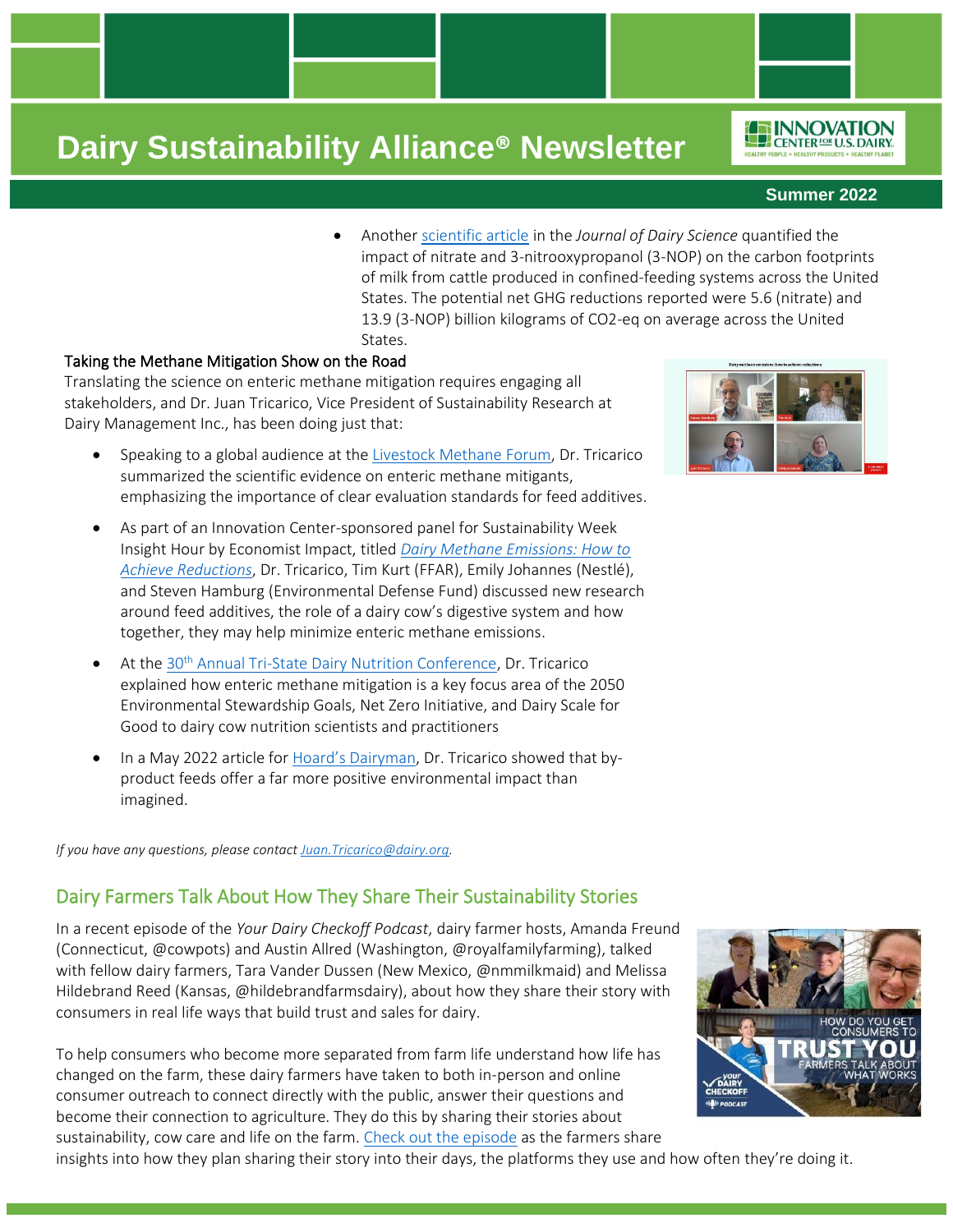**Summer 2022**

*IO***F INNOVATION LEP CENTER FOR U.S. DAIRY** 

## Food Safety Resources + Classes Available for Processors of All Sizes and Geographies

The Innovation Center's Food Safety Committee has been driving the industry-wide identification and adoption of world class food safety practices and initiatives for more than a decade, developing a broad portfolio of [resources,](https://www.usdairy.com/getmedia/3be14a94-514e-4573-8ce8-08629b8693b7/Food-Safety-Resources-2021.pdf) classes, and guidance documents to help processors grow their businesses while ensuring the safety of their products.

### Food Safety "Local Resources" Map Launched

To better support companies who want to know "Is there someone who can help me?", a [state-by-state list](https://www.idfa.org/safeicecream/food-safety-map/) of individuals and organizations to contact as well as links to national resources, including the food safety [help hotline,](https://nam12.safelinks.protection.outlook.com/?url=http%3A%2F%2Fmailto%3ADairyfoodsafetycoach%40cornell.edu%2F&data=05%7C01%7CAngela.Hessinger%40dairy.org%7Ceb57e6cc6ab84a4c6fa808da50829e6b%7C4a5c3ca3613143b194be00fe342a7c7c%7C0%7C1%7C637910819207244313%7CUnknown%7CTWFpbGZsb3d8eyJWIjoiMC4wLjAwMDAiLCJQIjoiV2luMzIiLCJBTiI6Ik1haWwiLCJXVCI6Mn0%3D%7C3000%7C%7C%7C&sdata=eJLW%2BIy6CgcGmQq2YQEcnTowubVxEH1G8PulB6XDC7s%3D&reserved=0) is now available. The map includes contact information for local university extension staff with dairy and food safety experience as well as regional dairy and food safety organizations.



### In-Person Workshops

The Innovation Center's Food Safety Team has over 100 industry experts involved in offering food safety workshops across the country. The workshops are unique because they were designed by industry experts for the benefit of the entire dairy industry and offer a rare opportunity to share on a topic which protects public health and the industry. The course designers and instructors are food safety, sanitation, quality, and microbiology professionals from across the dairy industry. Classes offer a great opportunity to learn, share experiences, and ask food safety related questions of the trainers and your peers.



Dairy Plant Food Safety Workshops teach best practices which help protect your customers in alignment with Food Safety Modernization Act (FSMA) requirements. The classes provide essential information and practical approaches with hands-on, interactive exercises including Best Practices for GMP, RTE separation, sanitation, sanitary design, environmental monitoring, and corrective actions. Significant learning comes from interactions with peers from other companies and the subject matter expert trainers. Most attendees are from corporate quality, food safety, and processing plants (plant managers, quality, supervisors, sanitation, engineering, and maintenance).

See the full list of future workshop offerings in the "Upcoming Events" section below and visit [www.usdairy.com/foodsafety](http://www.usdairy.com/foodsafety) to register or for additional resources.

The Innovation Center Food Safety Committee Announces 2022 Supplier Food Safety Management Workshop September 27 - 28

> Plymouth, WI **Host: Sargento Foods**

Supplier Food Safety Management Workshops were designed for dairy companies and their suppliers to help assure the food safety performance of their supply network by helping identify, quantify, and mitigate risks from ingredients, packaging, equipment, and services. The course will help you develop a supply-chain program and supply chain preventive controls, with elements including: identifying potential hazards, assessing if systems are in place to control identified hazards, and assessing supplier performance.

*[Register here](https://www.eventbrite.com/e/innovation-center-for-us-dairy-supplier-management-food-safety-workshop-tickets-349629881387?ref=estw)* for the upcoming Supplier Food Safety Management Workshop, September 27 & 28 in Plymouth, WI (hosted by Sargento Foods).

*If you have any questions about the Innovation Center's food safety offerings or resources, please contact [Tim.Stubbs@dairy.org.](mailto:Tim.Stubbs@dairy.org)*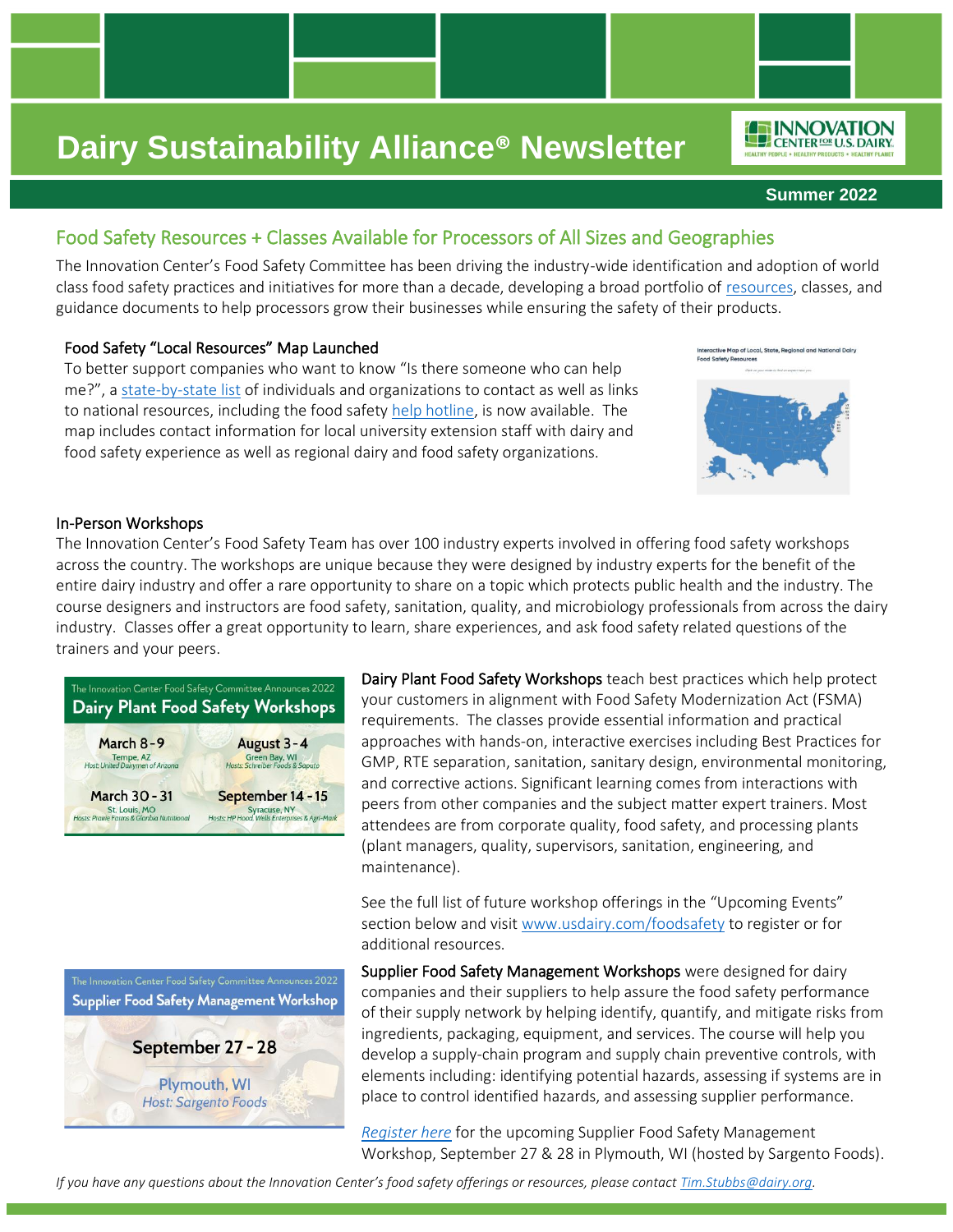**Summer 2022**

*ILE INNOVATION* CENTER<sup>FOR</sup> U.S. DAIRY

### GENYOUth: Partnerships in Purpose that Drive Dairy Impact

A key stragic pillar in the Innovation Center's strategic framework (see earlier in this newsletter) is *Advance Well-Being*, something that has been the mission of GENYOUth from day one. [GENYOUth](https://genyouthnow.org/) provides resources for America's students to build healthy, high achieving futures – while amplifying dairy's role in promoting youth health and wellness. With 1 in 6 kids food insecure, 30 million students reliant on school meal programs, and average daily meal participation taking a nosedive during the pandemic, children are at risk of going hungry and the need to feed has never been greater. GENYOUth provides schools with critical meal delivery resources and equipment to ensure at-risk students have access to daily nutrition, including dairy.



A public-private partnership between the National Dairy Council and the NFL, GENYOUth has raised over \$200 million to create healthier school communities through results-driven partnerships with supporters including America's dairy farmers, Kroger, Albertsons, ACME Markets, CUB, PepsiCo, Florida Blue, SAP, Domino's, Land O'Lakes and Corteva. The innovative and sustainable programs help schools, engage students, and drive school meal participation and dairy consumption:

- Grab and go meal carts. GENYOUth has delivered over 500 carts to public schools since 2017, helping to increase average daily participation by as much as 27% and providing access to over 50 million school breakfast opportunities a year.
- Smoothie programs. Smoothie equipment helps increase participation by up to 25%, delivering delicious milk, yogurt and fruit combinations kids love.
- School cafeteria make-overs. Starting earlier this year, Kool Kitchens cafeteria transformations, including smoothie programs, in 5 Los Angeles high schools have been underway, with early indications showing a sustained increase in school meal participation of 25%, and expansion of the smoothie program to 67 LAUSD high schools.

If you'd like to explore how you can become a GENYOUth purpose-driven partner and drive further impact at schools, contac[t natasha.freimark@genyouthnow.org.](mailto:natasha.freimark@genyouthnow.org)

*Learn more about GENYOUth and its impact a[t https://genyouthnow.org/reports/genyouth-2021-annual-report/.](https://genyouthnow.org/reports/genyouth-2021-annual-report/)*

## Member Briefs

Knowledge sharing and collaboration are key tenets of the Dairy Sustainability Alliance. Find out what's new with some of our 165+ member companies and organizations:

- Welcome to the newest Dairy Sustainability Alliance member[, Monarch Joint Venture.](https://monarchjointventure.org/)
- *Health and Sustainability: A Focus on Dairy Animal Nutrition, Feeding and Management* symposium, sponsored by Phibro Animal Health, along with the Innovation Center and DMI, followed the Dairy Sustainability Alliance® Spring Meeting last month. An impressive lineup of dairy animal health experts, including dairy producers, nutritionists and other specialists, addressed the role of nutrition, feed ingredients and farm management on the path to a more sustainable future. In case you missed it, the symposium is now available free of charge on Phibro Academy – [2022 Dairy Sustainability Symposium: Health and Sustainability \(pahc.com\).](https://academy.pahc.com/catalog/info/id:451)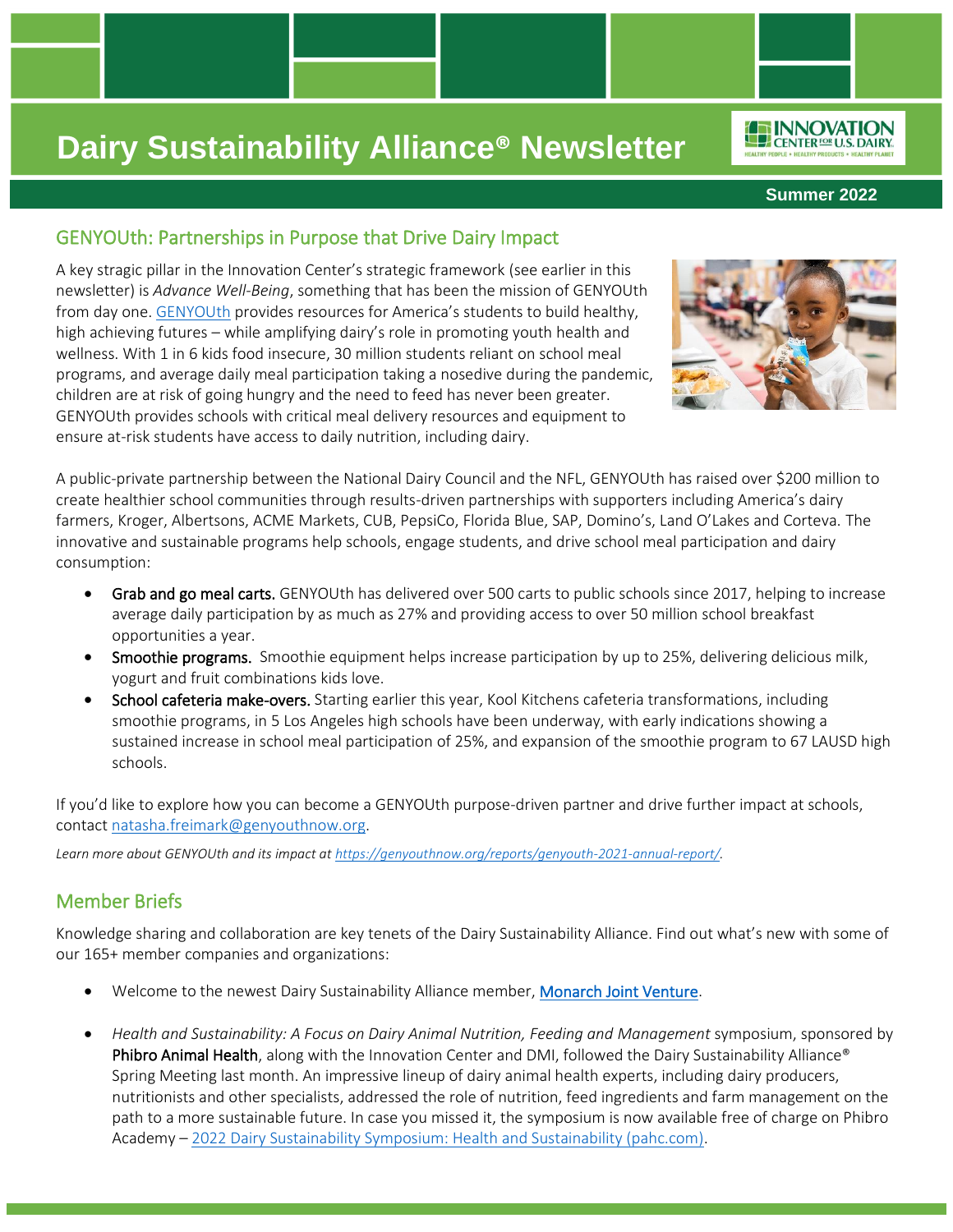#### **Summer 2022**

*ILE INNOVATION* CENTER<sup>FOR</sup> U.S. DAIRY

- Last month, Elanco Animal Health [announced it had secured](https://www.dairyreporter.com/Article/2022/04/28/elanco-and-royal-dsm-announce-us-strategic-alliance-on-bovaer?utm_source=copyright&utm_medium=OnSite&utm_campaign=copyright) the exclusive U.S. licensing rights to develop, manufacture and commercialize Royal DSM's methane-reduction product Bovaer for beef and dairy cattle. Dozens of peer-reviewed studies and on-farm trials in 14 countries have shown that Bovaer, also known by its organic compound name 3-NOP, has the capability to reduce enteric methane emissions by approximately 30% for dairy cows. The product is still undergoing FDA approval, but once cleared for use in the U.S., Bovaer could be a significant tool for farmers to reduce enteric methane emissions on their operations and help U.S. dairy reach its overall GHG neutrality goal.
- Telling dairy's social responsibility story is not only a requirement for Dairy Sustainability Alliance membership, it's also essential if we want others to know about the fantastic work of the amazing people and businesses that make up the U.S. dairy community. Whether through CSR reports [\(Starbucks,](https://stories.starbucks.com/uploads/2022/04/Starbucks-2021-Global-Environmental-and-Social-Impact-Report-1.pdf) [Land O'Lakes](https://issuu.com/landolakesinc1/docs/land_o_lakes_2021_esg_report)[, United Dairymen of](https://issuu.com/udaz/docs/2020_csr-5.23-_final_1_)  [Arizona,](https://issuu.com/udaz/docs/2020_csr-5.23-_final_1_) [fairlife\)](https://fairlife.com/wp-content/uploads/2022/01/Stewardship-Report_FINAL.pdf), as part of Earth Month [\(Glanbia,](https://www.linkedin.com/posts/glanbia_earthday-investinourplanet-earthdayeveryday-ugcPost-6923235232158502912-pIBX/?utm_source=linkedin_share&utm_medium=member_desktop_web) [Maryland & Virginia Milk Producers Cooperative,](https://www.linkedin.com/posts/maryland-%26-virginia-milk-producers-cooperative-association-inc._thinking-outside-the-bay-activity-6923315730092367873-BJft/?utm_source=linkedin_share&utm_medium=member_desktop_web) [Michigan Milk](https://www.linkedin.com/posts/michigan-milk-producers-association_earthday-activity-6923209038302236672-vch2/?utm_source=linkedin_share&utm_medium=member_desktop_web)  [Producers Association,](https://www.linkedin.com/posts/michigan-milk-producers-association_earthday-activity-6923209038302236672-vch2/?utm_source=linkedin_share&utm_medium=member_desktop_web) [Dairy Farmers of America,](https://www.linkedin.com/feed/update/urn:li:activity:6923345969774297088/) [HP Hood LLC\)](https://www.linkedin.com/feed/update/urn:li:activity:6917464540305584129/), to celebrate June's National Dairy Month ([IDFA,](https://www.youtube.com/watch?v=50wqoBNLrMo&t=7s) [DairyMAX,](https://dairytour360.com/) [Darigold\)](https://www.linkedin.com/feed/update/urn:li:activity:6940463295896174593/), or as part of their everyday communications strategy [\(Foremost Farms USA,](https://www.linkedin.com/posts/foremostfarms_foretheenvironment-activity-6930493738012078080-YR9c?utm_source=linkedin_share&utm_medium=member_desktop_web) [Cabot Creamery](https://www.linkedin.com/company/cabot-creamery/posts/?feedView=all)  [Co-operative,](https://www.linkedin.com/company/cabot-creamery/posts/?feedView=all) [Hiland Dairy Foods\)](https://www.linkedin.com/posts/hilanddairyfoods_q-can-dairy-be-sustainable-a-yes-some-activity-6934874412248698880-EI_6?utm_source=linkedin_share&utm_medium=member_desktop_web) our members are talking about the impact of their efforts and the efforts of the collective industry.
- In the Los Angeles, CA area, Unilever is partnering with food tech group Robomart to launch a U.S. ice cream [delivery pilot.](https://www.dairyreporter.com/Article/2022/05/19/unilever-pilots-robomart-automated-on-demand-delivery-to-revolutionize-the-ice-cream-truck?utm_source=newsletter_daily&utm_medium=email&utm_campaign=19-May-2022&cid=DM1005327&bid=1939932966) The fleet of on-demand, Ice Cream Shop Robomarts are "hailed" using the app's patented "onetap" grocery ordering technology, bringing the automated mobile stores directly to the user – along with Unilever brands such as Ben & Jerry's, Breyers, Good Humor, Magnum and Talenti. The Ice Cream Shop Robomarts are a unique spin on delivery services, which have seen a rise in consumer popularity since the start of the COVID-19 pandemic.
- Chobani [announced a \\$1 million gift](https://www.feedstuffs.com/news/chobani-commits-1m-nations-largest-research-dairy?NL=FP-006&Issue=FP-006_20220512_FP-006_506&sfvc4enews=42&cl=article_2&utm_rid=CPG02000003560621&utm_campaign=67502&utm_medium=email&elq2=611a144ea3bc4cb98ec1653d624c8f6b&sp_eh=&sp_eh=) to help fund construction of the Idaho Center for Agriculture, Food and the Environment (CAFE), the nation's largest dairy research facility. The research dairy will be operated like a commercial farm and will host a variety of ongoing research experiments managed by the University of Idaho faculty and staff. The dairy is designed to represent an average dairy in southern Idaho, so the research conducted at the site will be immediately applicable to dairy farms in Idaho and throughout the region. Facilities like the Idaho CAFE contribute to the cutting-edge research that is needed to develop and deploy environmental solutions for the dairy industry now and into the future.
- Earlier this month, the California Milk Advisory Board (CMAB) announced a partnership with Feeding America and the California Association of Food Banks to [deliver 192,000 pounds of cheese to food banks](https://www.prnewswire.com/news-releases/california-dairy-families-partner-with-feeding-america-and-the-california-association-of-food-banks-to-shred-hunger-with-pilot-project-delivering-more-than-190-000-pounds-of-cheese-to-feeding-programs-throughout-the-state-301560353.html) throughout the state as part of a new pilot project. Part of the CMAB's #CADAIRY4GOOD, the pilot is phase one of an ongoing partnership with Feeding America that will deliver over \$1 million in resources to food banks and feeding programs to source California dairy foods including cheese and fluid milk, one of the most requested and least donated items at food banks. This effort and others like it are examples of how U.S. dairy is working to Advance Well-Being and enhance nutrition security to increase dairy availability in the hunger system.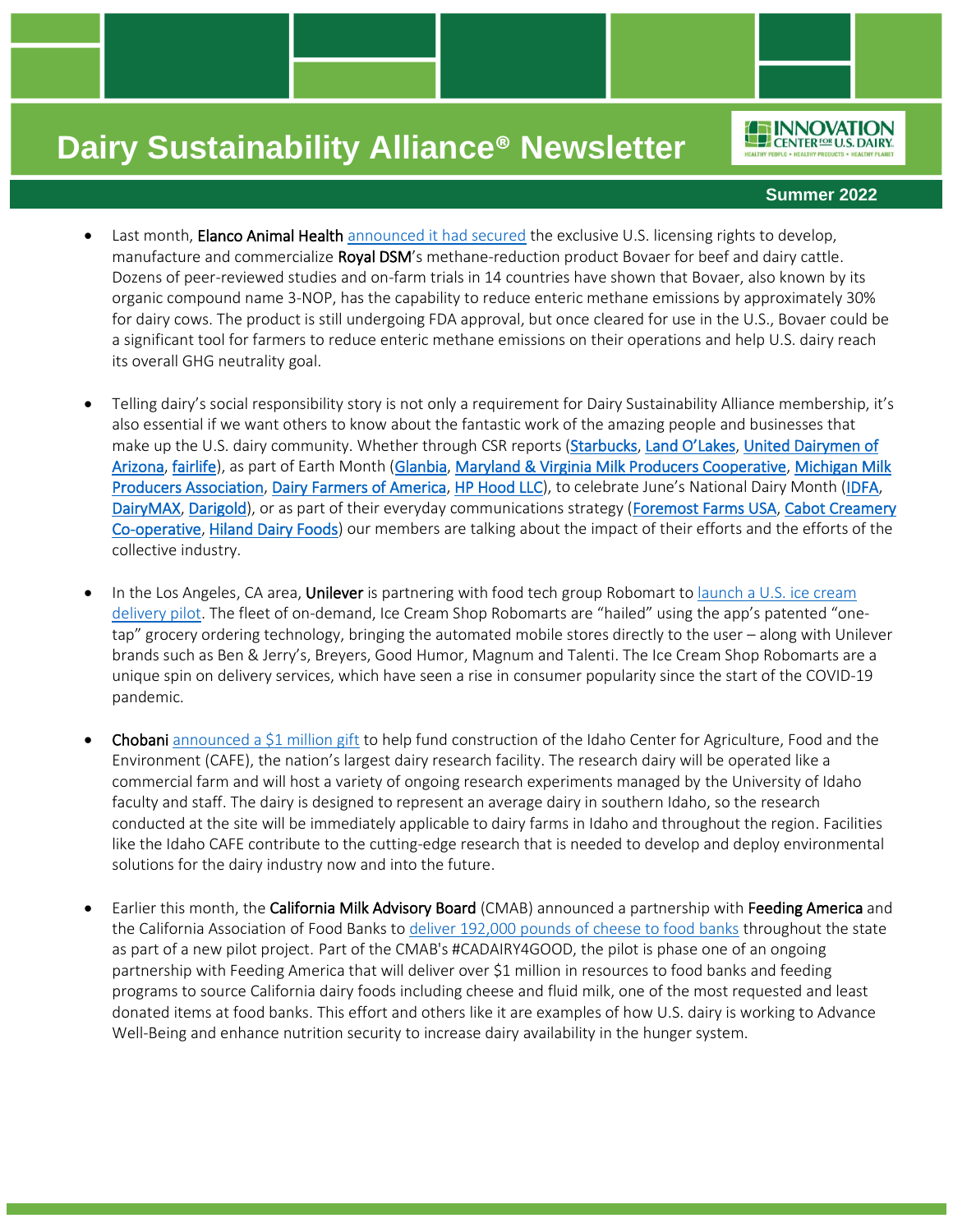**Summer 2022**

*ILE INNOVATION* CENTER<sup>FOR</sup> U.S. DAIRY

- The Council for Agricultural Science and Technology announced that Cornell University Professor Dr. Martin Wiedmann, a member of the Northeast Dairy Foods Research Center and contributor to the Innovation Center's Food Safety Committee, has earned the [2022 Borlaug CAST Communication Award.](https://www.cast-science.org/martin-wiedmann-announced-as-the-2022-borlaug-cast-communication-award-recipient/) The Borlaug CAST Communication Award honors the legacy of Dr. Norman Borlaug and is presented annually for contributions to the advancement of science through communication in the public policy arena. Wiedmann and his team are passionate about communicating research findings to a range of audiences from pre-K to industry leaders and are regularly asked to help the food industry with a range of microbial food safety and quality challenges.
- A consortium including Illinois-based LanzaTech and Danone has discovered a new route to manufacturing [monoethylene glycol \(MEG\)](https://sustainablebrands.com/read/chemistry-materials-packaging/lanzatech-with-support-of-danone-discovers-breakthrough-method-to-produce-pet-from-captured-carbon/?utm_source=newsletter&utm_medium=email&utm_campaign=nl_220530) – a key building block for polyethylene terephthalate (PET) resin, fibers and bottles – from captured carbon emissions. The technology converts carbon emissions from steel mills or gasified waste biomass directly into MEG, proving direct production of MEG at laboratory scale. Many dairy companies utilize PET-based packaging – a clear, strong, lightweight, versatile plastic that can be easily and repeatedly recycled (into rPET) – meaning demand is quite high, but the supply of rPET is relatively low. If scaled successfully, this innovative method of creating PET has the potential to introduce more sustainably produced, readily recycled PET – and as a result, cheaper rPET – into the supply stream, which enables dairy companies to increase the amount of recycled content in their products, thus reducing their environmental impact, improving their packaging footprint, and accelerating the circular economy.
- To help reach both its sustainable packaging and net zero GHG goals, Kraft Heinz is [partnering with Pulpex](https://www.businesswire.com/news/home/20220509006068/en/Kraft-Heinz-Explores-the-Ketchup-Bottle-of-Tomorrow) to develop a paper-based, renewable and recyclable bottle made from 100% sustainably sourced wood pulp. The partners are working on a prototype that could be used for HEINZ Tomato Ketchup bottles and other packaging formats in years to come. Pulpex's current data indicates the carbon footprint of Pulpex bottles is materially less than glass and plastic on a bottle-by-bottle basis. Once used, they are also expected to be widely and readily recyclable in paper waste streams. Although not currently envisioned for dairy, innovations like these will be necessary as the industry continues to address its packaging footprint.

## Upcoming Events

| Ongoing                                | Food Safety Basics for Ice Cream Makers Online Training Course                                                          | <b>Online Training</b> |
|----------------------------------------|-------------------------------------------------------------------------------------------------------------------------|------------------------|
| Ongoing                                | Food Safety Basics for Artisan Cheesemakers Online Training Courses                                                     | <b>Online Training</b> |
| June                                   | National Dairy Month                                                                                                    |                        |
| June 30<br>$1:00-2:00 p.m.$<br>Eastern | <b>FARM Animal Care Version 5 Town Hall</b><br>Presented by National Milk Producers Federation. Click here to register. | Webinar                |
| July 20                                | Artisan Cheese Food Safety Workshop<br>American Cheese Society Pre-Conference Workshop Click here                       | Portland, OR           |
| Aug. 3-4                               | Dairy Plant Food Safety Workshop<br>Hosted by Saputo and Schreiber Foods. Click here to register.                       | Green Bay, WI          |
| Sept. 7<br>12:00-1:00 p.m.<br>Central  | FARM Animal Care Version 5 Listening Session<br>Click here to register.                                                 | Webinar                |